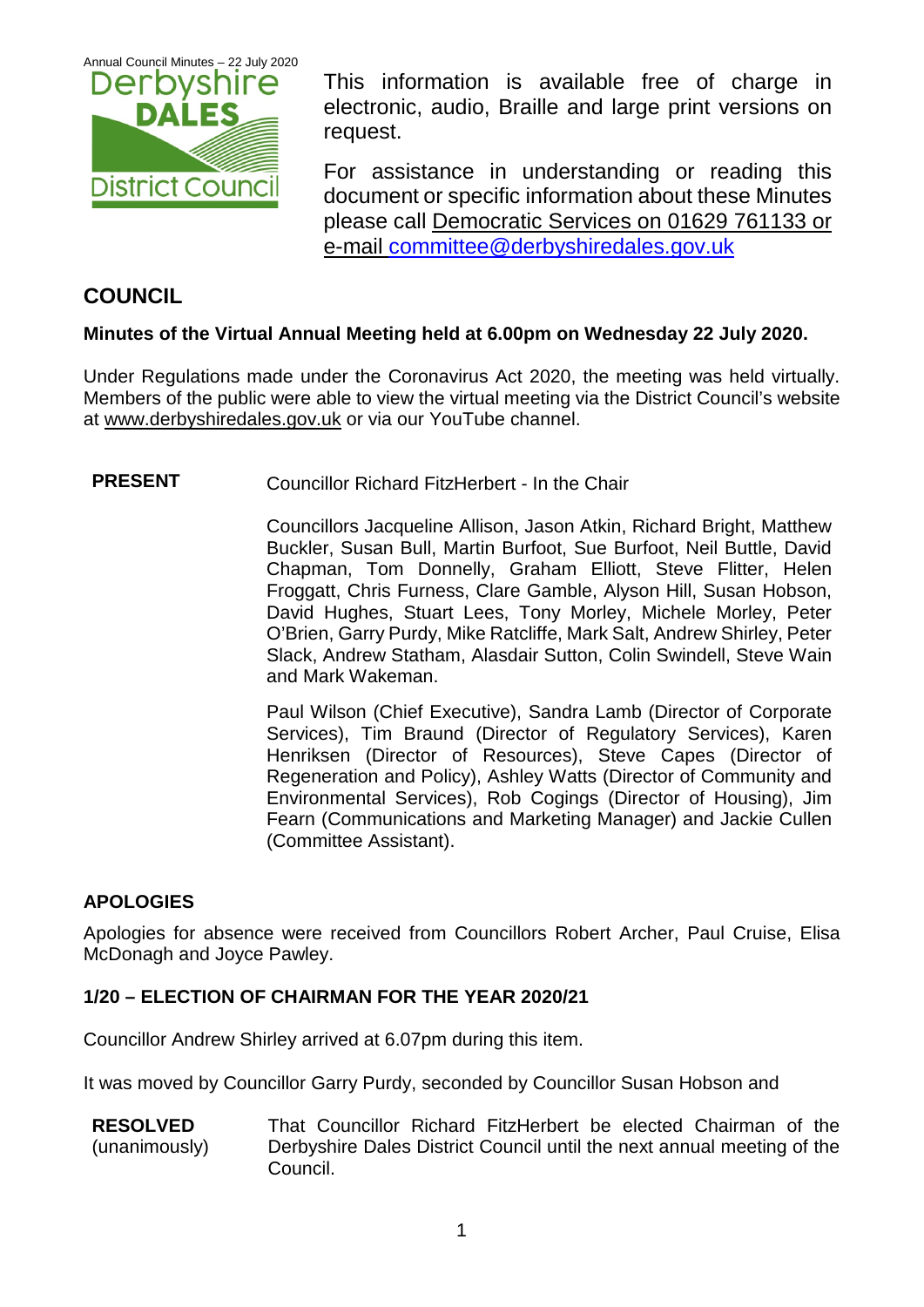#### **2/20 – APPOINTMENT OF VICE-CHAIRMAN FOR THE YEAR 2020/21**

Two nominations were received for the role of Vice-Chairman, as follows:

It was proposed by Councillor Chris Furness and seconded by Councillor Helen Froggatt:

"That Councillor Andrew Shirley be appointed Vice-Chairman for the year 2020/21"

Voting:

| For         | 19 |
|-------------|----|
| Against     | 10 |
| Abstentions |    |

It was proposed by Councillor Neil Buttle, seconded by Councillor Clare Gamble:

"That Councillor Steve Wain be appointed Vice-Chairman for the year 2020/21"

Voting:

| For         | 10 |
|-------------|----|
| Against     | 19 |
| Abstentions |    |

Councillor Andrew Shirley was duly appointed Vice-Chairman of the Derbyshire Dales District Council until the next annual meeting of the Council.

#### **3/20 – ELECTION OF CIVIC CHAIRMAN 2020/21**

It was moved by Councillor Tony Morley, seconded by Councillor Sue Bull and

**RESOLVED** That Councillor Helen Froggatt be appointed Civic Chairman until the next annual meeting of the Council.

**Voting:**

| For                | 29 |
|--------------------|----|
| <b>Against</b>     | 0  |
| <b>Abstentions</b> | 3  |

The Chairman declared the motion CARRIED.

The duly elected Civic Chairman was invested with the Chain of Office.

The Civic Chairman thanked her predecessor, Councillor Tony Morley and his wife, Councillor Michele Morley, and expressed her thanks to Members for their vote of confidence. Councillor Froggatt advised the Council that her nominated charity would be the National Hereditary Breast Cancer Helpline.

#### **4/20 – APPOINTMENT OF THE DEPUTY CIVIC CHAIRMAN 2020/21**

Councillor Mark Salt arrived at 6.20pm during this item.

It was moved by Councillor Martin Burfoot, seconded by Councillor Neil Buttle and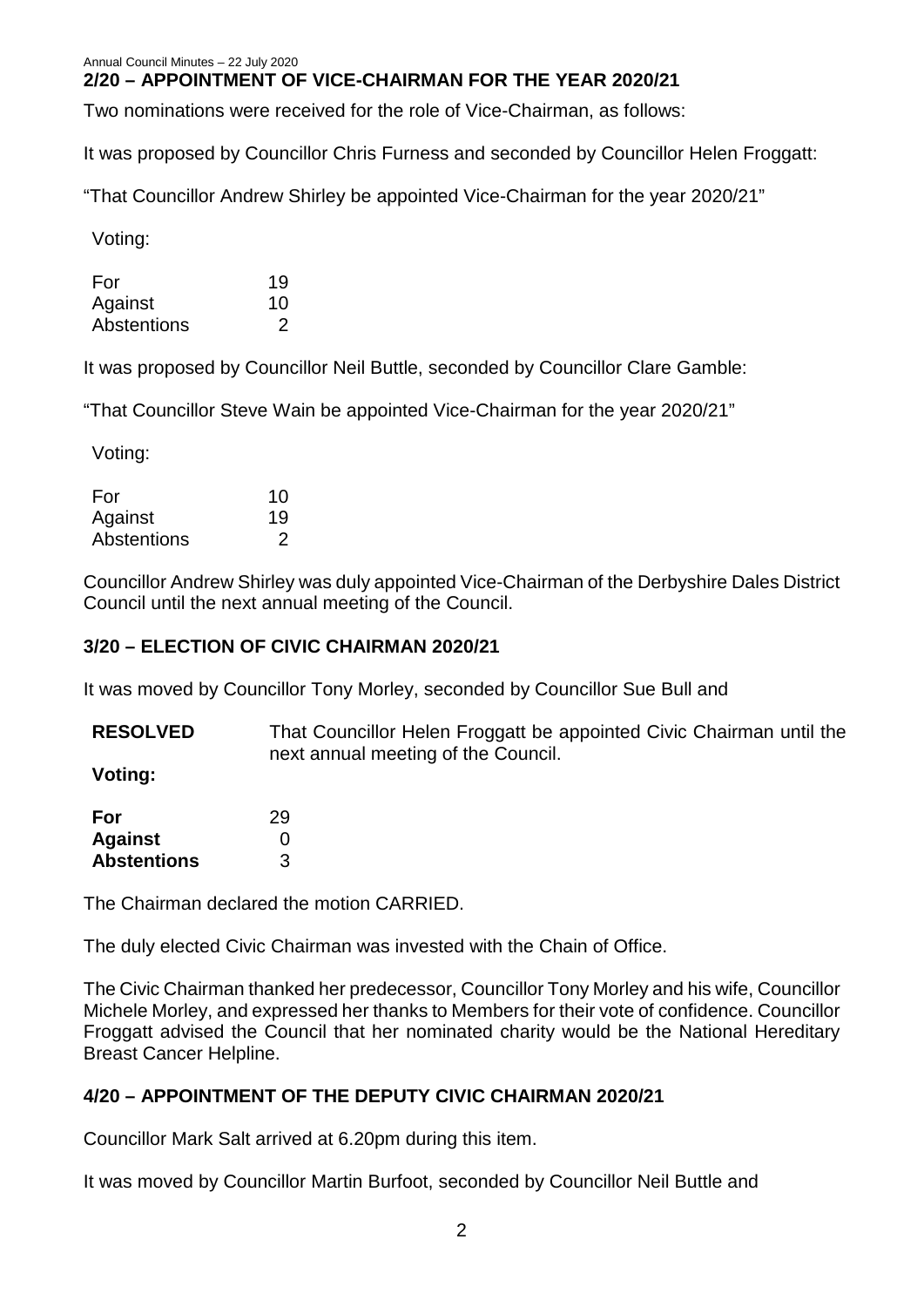**RESOLVED** (unanimously)

That Councillor Steve Wain be appointed Deputy Civic Chairman until the next annual meeting of the Council.

The duly elected Deputy Civic Chairman was invested with the Chain of Office.

#### **5/20 – LEADER'S ANNOUNCEMENTS**

Councillor Garry Purdy, Leader of the Council, congratulated the newly elected and appointed Councillors, and gave the following address:

A new Derbyshire Health Outbreak Board has been set up in the event that Derbyshire suffers an outbreak similar to Leicester. It is to be hoped that no action is required in such an event, but please be assured that preparations and plans are in place with the strong message still for people to play their part with regard to social distancing, washing hands, etc.

The Derbyshire Economic Recovery Board meets on a regular basis and plans are well prepared with target action to help stimulate the Derbyshire economy. Unfortunately, Derbyshire Dales figures high in the stats as a real concern for the job market, given the fact that we are essentially a tourist based area. Tourist operators such as the Heights of Abraham who have opened recently but only at 20% capacity expressed their concern at the market picking up due to low confidence and factors in the public domain such as no good public transport system and coach operator links not yet up to speed to help bring the necessary custom.

I am aware that meetings are going to be held with Councillor Lewis at Derbyshire County Council and other Leaders to try and resolve this public confidence and transport issue.

Last Monday, DCC announced a £50m pot of monies to help with the economic recovery which involves targeting a number of key areas. No doubt more monies will be required in this regard and we are still investigating the detail of that.

For my first Leader's Announcement in May of last year I stated that I was making the search for a permanent Traveller site a top priority. Whilst it has been a bit of a bumpy ride, since then I am pleased to announce that we are very near to that goal. The Director of Regulatory Services is preparing an agenda paper for a special Council meeting, full Council meeting, which will be announced soon, when Members will be given the option of sites to decide upon for a permanent Travellers' site. For obvious reasons, I am not prepared to disclose or discuss those sites at the present time, but modestly I would just add that when I say I'm going to do something, I do it.

#### **6/20 – MINUTES**

It was moved by Councillor Richard FitzHerbert, seconded by Councillor Jason Atkin and

**RESOLVED** (unanimously) That the Minutes of the virtual meeting of the Derbyshire Dales District Council held on 02 July 2020 be approved as a correct record.

#### **7/20 – RESPONSIBILITY FOR FUNCTIONS AND REVISIONS TO THE COUNCIL'S CONSTITUTION**

The Council considered a report that sought approval of amendments to the Council's Constitution in terms of its decision-making structure and delegation to officers, Contract Standing Orders and Financial Regulations.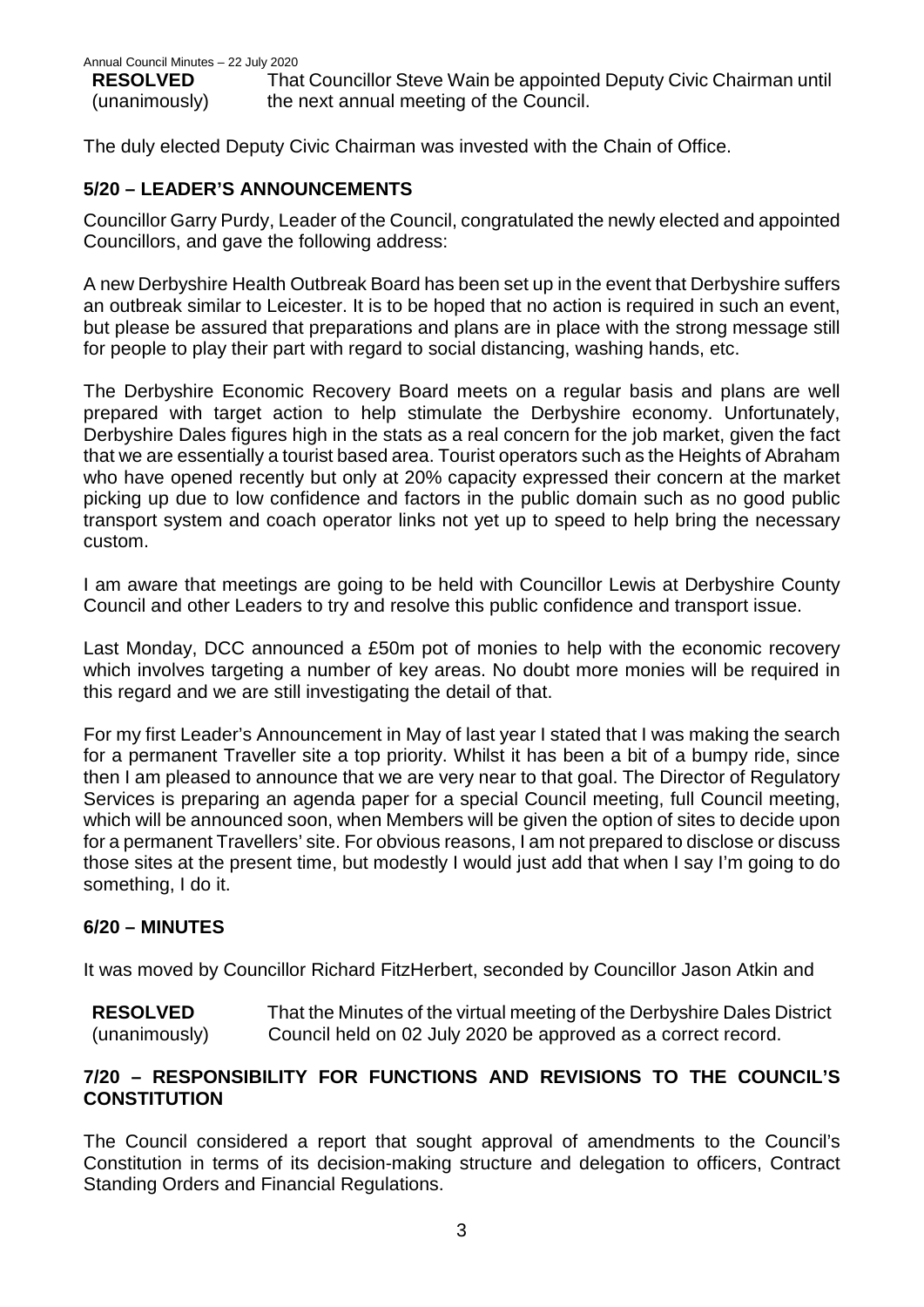At a recent meeting of the Leaders Advisory Group, changes to the decision-making structure were discussed and were set out in the report for determination by the Council.

Contract Standing Orders and Financial Regulations had also been reviewed to reflect changes to procurement thresholds and best practice. Significant amendments were highlighted in the relevant paragraphs.

In terms of decision-making, Part 3 of the Constitution set out which of Council's functions it sought to reserve, discharge to Committees, and delegate to officers. Following the meeting of the Leaders Advisory Group, changes were set out in paragraph 2.2 of the report, and the proposed decision making structure was illustrated in paragraph 2.3 of the report, with details on full Council and Committees in subsequent paragraphs.

A review of contract standing orders had been undertaken, as a result of which minor amendments had been made to update procurement thresholds set out in law and to reflect best practice.

In the annual review of the Council's Financial Regulations, amendments were proposed as set out in Section 4 of the report.

The Director of Corporate Services advised the Council of the following amendments to Appendix 1 to the report, Officer Delegation, as follows:

Community & Environment Committee p.27 Fly tipping  $-2<sup>nd</sup>$  column, Act, should read: 'Environmental Protection Act 1990 sections 33 and 33ZA'

Governance & Resource Committee, p.52 Assets of Community Value – Officer should read:

Directory of Regulatory Services/Director of Community & Environmental Services (where primary contract has conflict of interest); and Director of Regulatory Services to be deleted from the subsequent point.

p.57 Land Transactions – Functions Delegated should read 'To grant or enter into licences, periodic tenancies and leases …' and 'To grant or obtain or enter into easements, rights of way …' and 'To approve the sale or purchase of land …'

The Calendar of Meetings for 200/21 was attached as Appendix 2 to the report, for adoption by Council; however the date for the Licensing & Appeals Committee meeting should be amended to read 07 October 2020.

The following amendment to the Recommendation was proposed by Councillor Peter O'Brien and seconded by Councillor Martin Burfoot:

> 'That the Council reviews the impact of Recommendations 1-5 on page 4 of the report after 12 months and that this review incorporates the views of the public:

- 1. That the decision making structure as set out in paragraph 2.3 is approved;
- 2. That Council discharges functions to Committees within that revised structure and delegates decision making to Officers as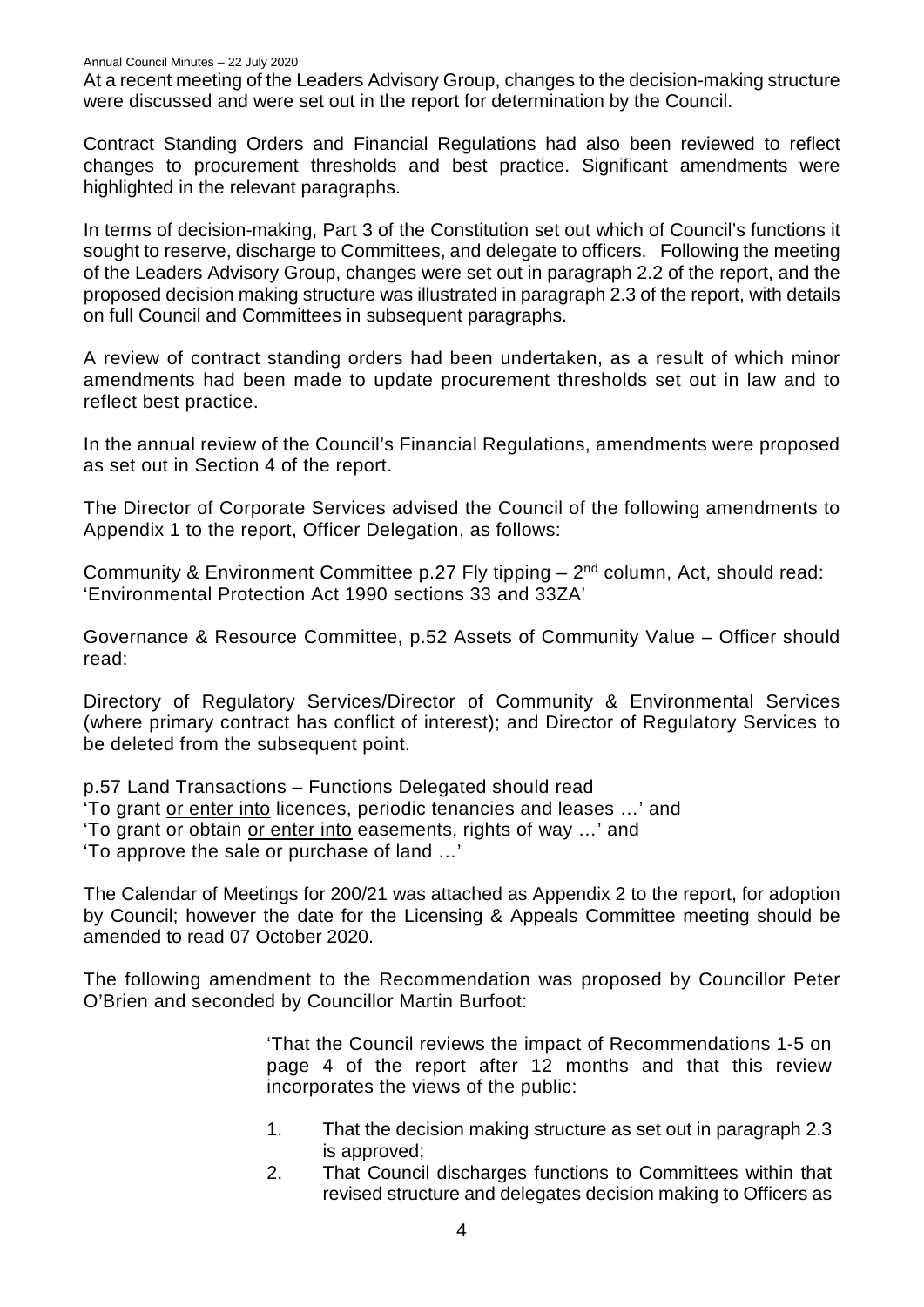set out in Part 3 of the Constitution, including the amendments shown above with an upper limited of £10,000 to be delegated to the Director of Resources and any amount over that limit to be approved by the Governance and Resources Committee;

- 3. That the revised Contract Standing Orders and Financial Regulations as described in paragraph 3 of the report is approved, with an amendment in respect of Financial Regulation B8 for an upper limit of £10,000 to be delegated to the Director of Resources and any amount over that limit to be approved by the Governance and Resources Committee;
- 4. That the programme of meetings for the 2020/21 is approved;
- 5. That a Councillor workshop is arranged prior to a future meeting of Council to define Commercialisation for the District Council.

**Voting:**

| For                | 8  |
|--------------------|----|
| <b>Against</b>     | 21 |
| <b>Abstentions</b> | 4  |

The Chairman declared the amendment LOST.

The substantive motion was then put to the vote, and

It was moved by Councillor Garry Purdy, seconded by Councillor Susan Hobson and

| <b>RESOLVED</b> | 1 <sub>1</sub><br>2.<br>3. | That the decision making structure as set out in paragraph 2.3<br>is approved;<br>That Council discharges functions to Committees within that<br>revised structure and delegates decision making to Officers as<br>set out in Part 3 of the Constitution, including the amendments<br>shown above with an upper limited of £10,000 to be delegated<br>to the Director of Resources and any amount over that limit to<br>be approved by the Governance and Resources Committee;<br>That the revised Contract Standing Orders and Financial |
|-----------------|----------------------------|-------------------------------------------------------------------------------------------------------------------------------------------------------------------------------------------------------------------------------------------------------------------------------------------------------------------------------------------------------------------------------------------------------------------------------------------------------------------------------------------------------------------------------------------|
|                 | 4.<br>5.                   | Regulations as described in paragraph 3 of the report is<br>approved, with an amendment in respect of Financial<br>Regulation B8 for an upper limit of £10,000 to be delegated to<br>the Director of Resources and any amount over that limit to be<br>approved by the Governance and Resources Committee;<br>That the programme of meetings for the 2020/21 is approved;<br>That a Councillor workshop is arranged prior to a future<br>meeting of Council to define Commercialisation for the District<br>Council.                      |
| Voting:         |                            |                                                                                                                                                                                                                                                                                                                                                                                                                                                                                                                                           |
| For             | 29                         |                                                                                                                                                                                                                                                                                                                                                                                                                                                                                                                                           |

| ີ |
|---|
| 0 |
| 4 |
|   |

The Chairman declared the motion CARRIED.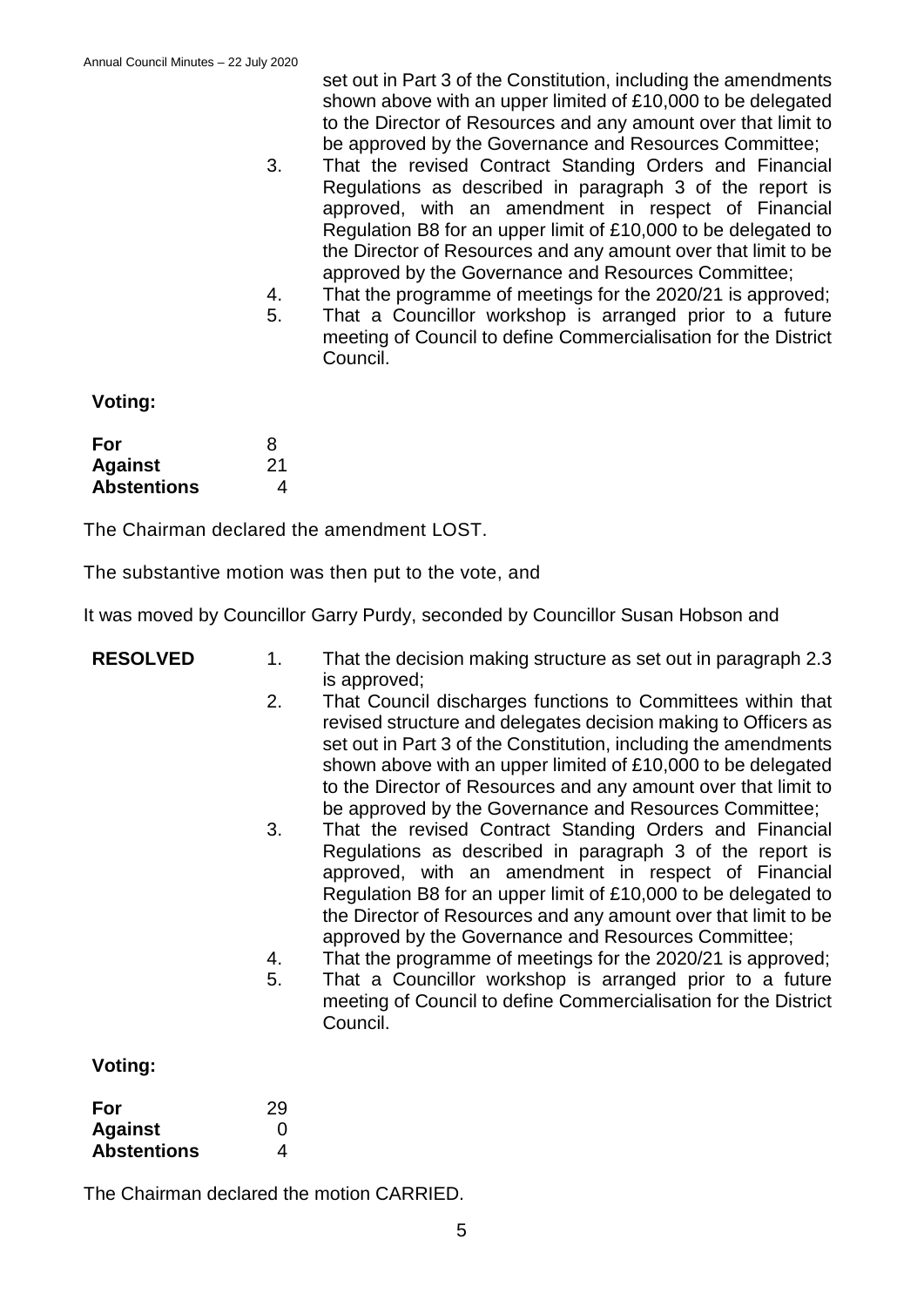#### **8/20 – APPOINTMENT TO COMMITTEES AND REVIEW OF POLITICAL PROPORTIONALITY**

Council considered a report regarding the appointment of Members to serve on the Committees of the Council for the year 2020/21, based on the rules of political proportionality.

The new Council had four political groups and three independent members. A table demonstrating the allocation of seats was attached at Appendix 1 to the report, with the appointments to Committees in accordance with the wishes of the political groups attached as Appendix 2 to the report.

Amendments to Committee places (Appendix 2 to the report) were shown in the Resolution below.

It was moved by Councillor Chris Furness, seconded by Councillor Andrew Shirley and

**RESOLVED** That Councillors be appointed to serve on the Committees of the Council in accordance with the wishes of the political groups as set out in Appendix 2 of the report, with the following amendments:

p.94 – Licensing & Appeals Committee 2020/21

| Conservative (6) | <b>Tom Donnelly</b><br>Andrew Statham |
|------------------|---------------------------------------|
|                  | <b>Stuart Lees</b><br>Michele Morley  |
|                  | Alyson Hill<br>Mark Wakeman           |

p.95 – Joint Consultative Group 2020/21

| Conservative substitutes | <b>Tony Morley</b> |
|--------------------------|--------------------|
|                          | Stuart Lees        |

**Voting:**

| For                | 31 |
|--------------------|----|
| <b>Against</b>     |    |
| <b>Abstentions</b> |    |

The Chairman declared the motion CARRIED.

#### **9/20 – APPOINTMENT OF CHAIRMEN AND VICE-CHAIRMEN TO COMMITTEES**

Council considered a report that set out the appointments to the positions of Chairman and Vice-Chairman to the various decision-making bodies, as set out in Appendix 1 to the report.

It was moved by Councillor Garry Purdy, seconded by Councillor Jason Atkin and

**RESOLVED** That the appointments of Committee Chairman and Vice-Chairman are approved to hold office until the next Annual Meeting of the Council.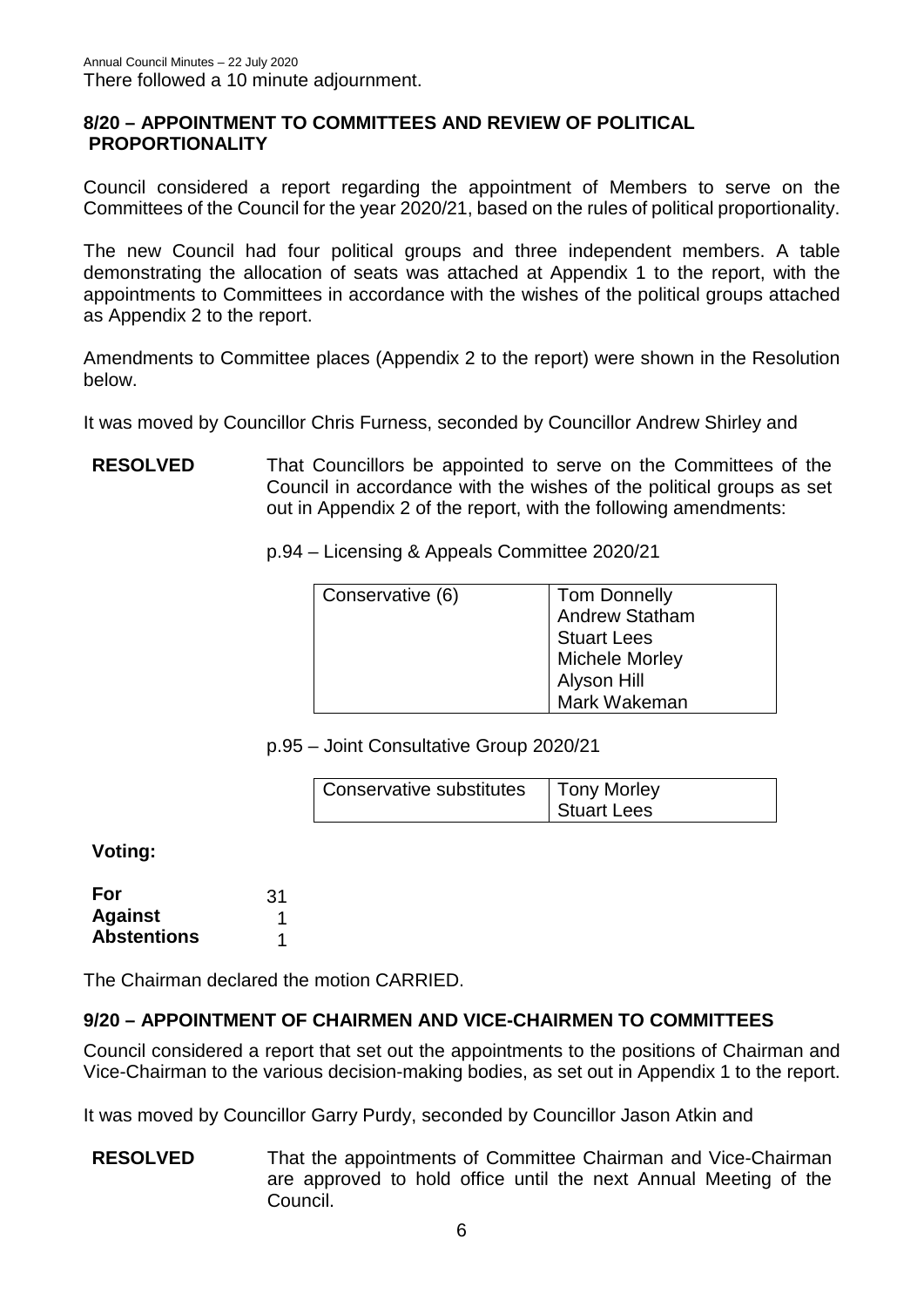| For                | 28 |
|--------------------|----|
| <b>Against</b>     | O  |
| <b>Abstentions</b> | 5  |

The Chairman declared the motion CARRIED.

#### **10/20 - APPOINTMENTS TO OUTSIDE BODIES**

Council considered a report that reviewed its affiliations with outside bodies and invited nominations to act as the Council's representatives.

The full list of outside bodies that required the Council's consideration at this time was attached as Appendix 1 to the report. Council was required to consider its nominations and any changes it wished to make to those currently in place. Those affiliations recommended for deletion were highlighted in red and those that did not afford their representatives the benefit of personal liability insurance were highlighted in bold. At a previous meeting of Council it was agreed that Members report back annually on their involvement with an outside body.

The list of Approved Conferences and recommended representation was tabled in paragraph 2.1 of the report. It was recommended that the Rural Services Network be added to the list, highlighted in red. Those highlighted in red were recommended for deletion as regular events but that attendance was judged based on the relevance of the agenda and availability of finance. Authority for approval was recommended to be delegated to the Director of Corporate and Customer Services (as budget holder) based on the recommendation of the Member Development Working Group.

It was moved by Councillor Tony Morley, seconded by Councillor Jason Atkin and

| <b>RESOLVED</b> | 1. That Council approves the appointments to outside bodies<br>identified in Appendix 1 and the deletion of those highlighted.                                                                                                                                                              |
|-----------------|---------------------------------------------------------------------------------------------------------------------------------------------------------------------------------------------------------------------------------------------------------------------------------------------|
|                 | 2. That the position of organisations where no indemnity<br>insurance currently exists be noted accordingly.                                                                                                                                                                                |
|                 | 3. That the Members identified in Appendix 1 be appointed to the<br>relevant outside body to serve until the next Annual Meeting of<br>the Council.                                                                                                                                         |
|                 | 4. That the revised list of Conferences for 2020/21 is approved,<br>with the addition of the Rural Services Network (highlighted in<br>red).                                                                                                                                                |
|                 | 5. That authority is delegated to the Director of Corporate and<br>Customer Services in consultation with the relevant member(s)<br>of CLT to determine requests for attendance at other<br>conferences based on the relevance of the subject matter and<br>to the availability of finance. |
| Voting:         |                                                                                                                                                                                                                                                                                             |
|                 |                                                                                                                                                                                                                                                                                             |

| For                | 28 |
|--------------------|----|
| <b>Against</b>     |    |
| <b>Abstentions</b> | 4  |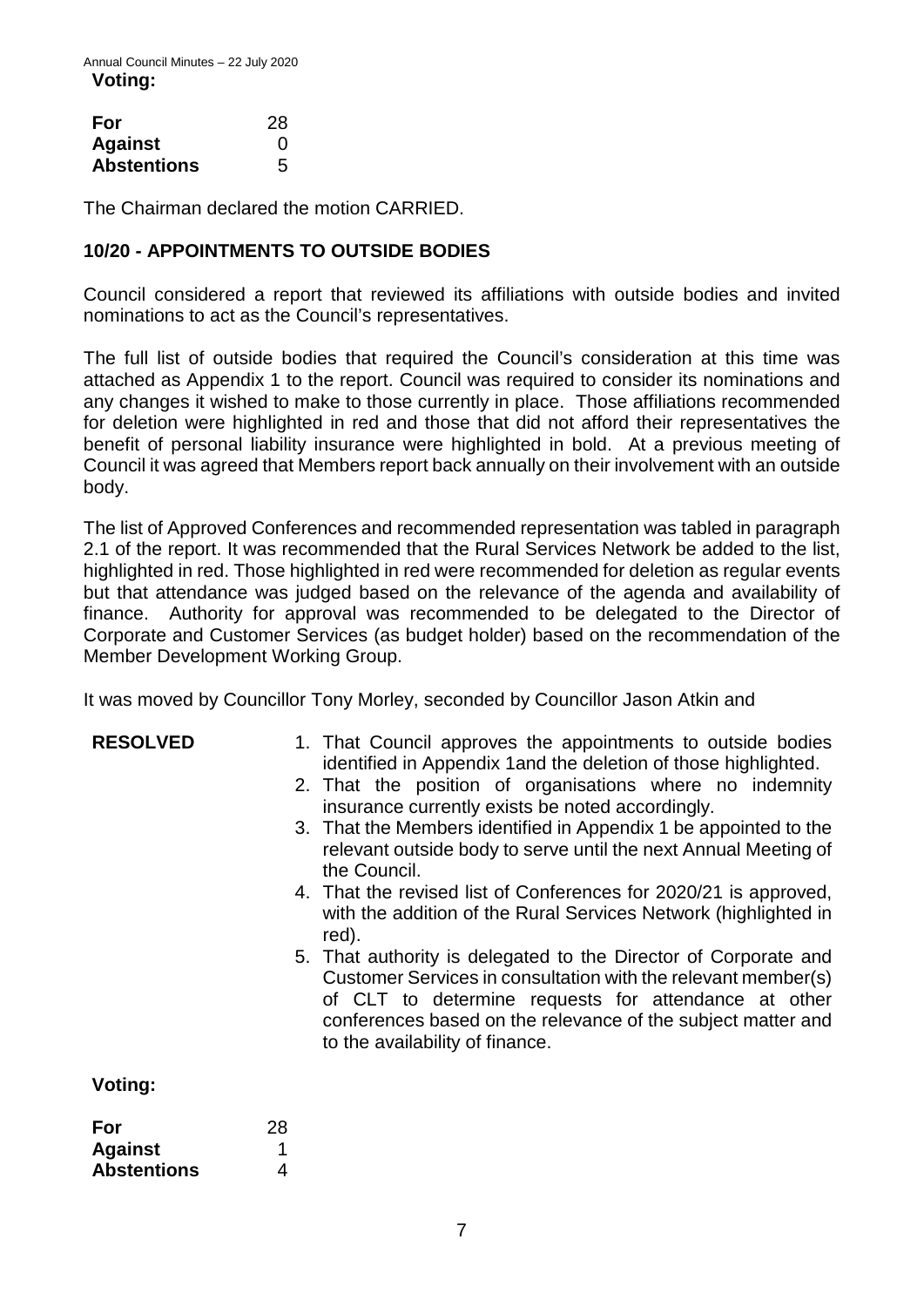#### **11/20 – SEALING OF DOCUMENTS**

It was moved by Councillor Richard Bright, seconded by Councillor Alyson and

**RESOLVED** (unanimously) That the common seal of the Council be affixed to those documents, if any, required to complete transactions undertaken by Committees or by way of delegated authority to officers since the last meeting of the Council.

#### **MEETING CLOSED 8.07PM**

**CHAIRMAN**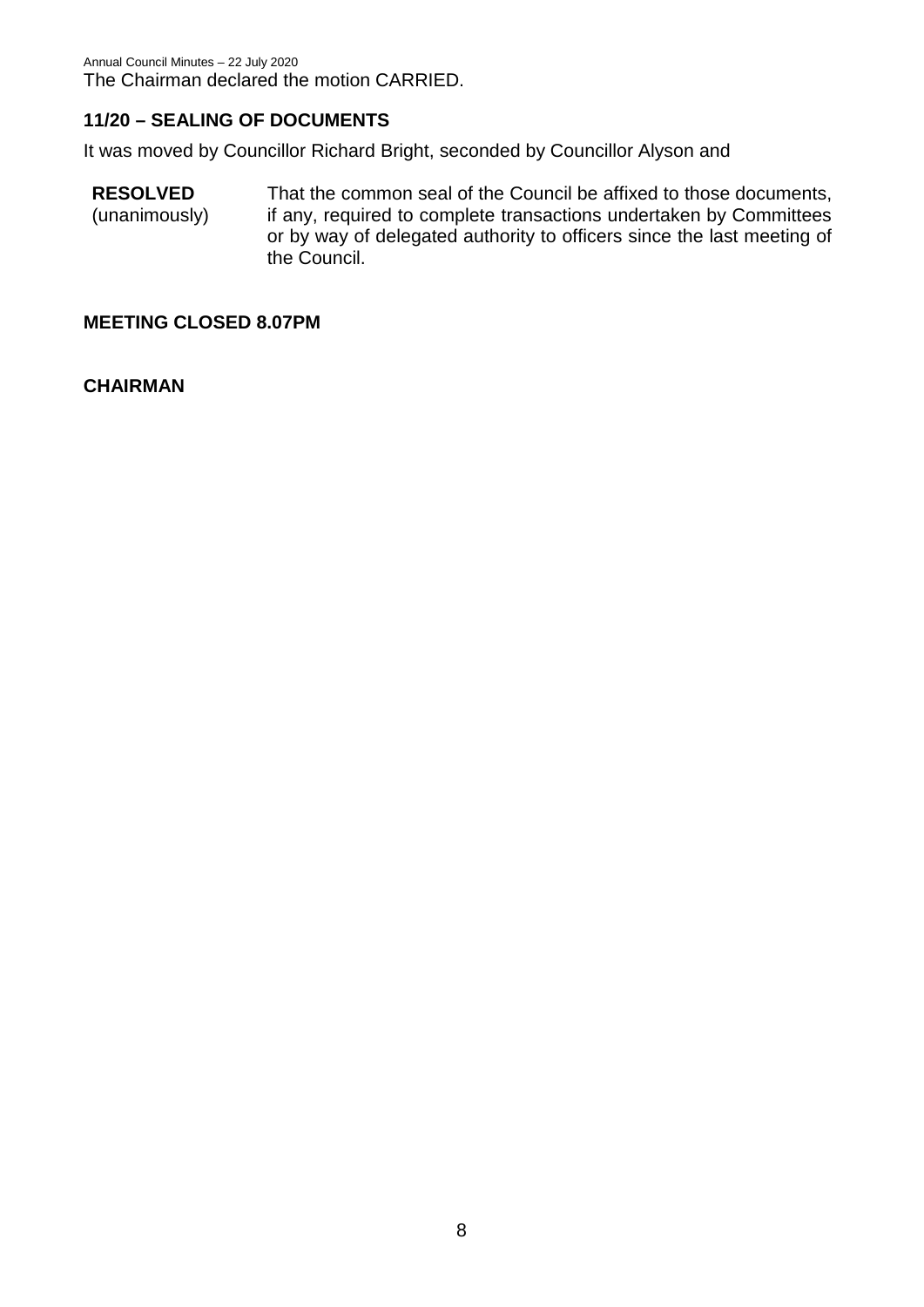| Derbyshire<br><b>District Council</b>                                       | Notable dates in 2020/21<br>25 May 2020<br>31 August 2020<br>25 December 2020<br>26 December 2020<br>01 January 2021<br>16 & 17 February 2021<br>02 April 2021<br>05 April 2021<br>03 May 2021 |      | Spring Bank Holiday<br>August Bank Holiday<br>Christmas Day<br><b>Boxing Day</b><br>New Year's Day<br>Shrovetide<br>Good Friday<br>Easter Monday<br>May Day |            |            | <b>PROGRAMME OF MEETINGS 2020/2021</b><br>1 = Budget Meeting<br>$2 =$ Annual Meeting<br>3 = Annual Governance Statement<br>4 = Annual Statement of Accounts |                |            |     |                |                 |                 |                |                  |
|-----------------------------------------------------------------------------|------------------------------------------------------------------------------------------------------------------------------------------------------------------------------------------------|------|-------------------------------------------------------------------------------------------------------------------------------------------------------------|------------|------------|-------------------------------------------------------------------------------------------------------------------------------------------------------------|----------------|------------|-----|----------------|-----------------|-----------------|----------------|------------------|
|                                                                             |                                                                                                                                                                                                | 2020 |                                                                                                                                                             |            |            |                                                                                                                                                             |                |            |     |                |                 | 2021            |                |                  |
| <b>MEETINGS</b><br>All at 6.00pm (unless otherwise stated)                  | <b>VENUE</b>                                                                                                                                                                                   | MAY  | JUNE                                                                                                                                                        | JULY       | AUG        | <b>SEPT</b>                                                                                                                                                 | OCT            | <b>NOV</b> | DEC | JAN            | <b>FEB</b>      | <b>MAR</b>      | APR            | MAY              |
| Council                                                                     | м                                                                                                                                                                                              |      |                                                                                                                                                             | $22^{(2)}$ | $27^{(4)}$ |                                                                                                                                                             | 8              | 26         |     | 21             |                 | $4^{(1)}$<br>18 | 22             | 20<br>$27^{(2)}$ |
| Community & Environment                                                     | М                                                                                                                                                                                              |      |                                                                                                                                                             |            | 19         |                                                                                                                                                             | 14             |            | 16  |                | 10 <sup>1</sup> |                 | $\overline{7}$ |                  |
| Governance & Resources                                                      | М                                                                                                                                                                                              |      |                                                                                                                                                             |            | 20         |                                                                                                                                                             |                | 19         |     | 14             |                 | 11              |                | 6                |
| Planning                                                                    | М                                                                                                                                                                                              |      |                                                                                                                                                             |            | 11         | 8                                                                                                                                                           | 13             | 10         | 8   | 12             | 9               | 9               | 13             | 11               |
| Joint Consultative Group<br>2.30 pm                                         | М                                                                                                                                                                                              |      |                                                                                                                                                             |            |            | $\overline{2}$                                                                                                                                              |                |            | 17  |                |                 | 25              |                |                  |
| Central Forum<br>None Scheduled                                             |                                                                                                                                                                                                |      |                                                                                                                                                             |            |            |                                                                                                                                                             |                |            |     |                |                 |                 |                |                  |
| None Scheduled<br>Southern Forum                                            |                                                                                                                                                                                                |      |                                                                                                                                                             |            |            |                                                                                                                                                             |                |            |     |                |                 |                 |                |                  |
| Northern Forum<br>None Scheduled                                            |                                                                                                                                                                                                |      |                                                                                                                                                             |            |            |                                                                                                                                                             |                |            |     |                |                 |                 |                |                  |
| <b>Ernest Bailey</b>                                                        | М                                                                                                                                                                                              |      |                                                                                                                                                             |            |            |                                                                                                                                                             |                | 5          |     |                |                 |                 |                |                  |
| Licensing/Appeals                                                           | м                                                                                                                                                                                              |      |                                                                                                                                                             |            |            |                                                                                                                                                             | $\overline{7}$ |            |     | $\overline{7}$ |                 |                 | 15             |                  |
|                                                                             |                                                                                                                                                                                                |      |                                                                                                                                                             |            |            |                                                                                                                                                             |                |            |     |                |                 |                 |                |                  |
| Town & Parish Conference                                                    | м                                                                                                                                                                                              |      |                                                                                                                                                             |            |            |                                                                                                                                                             |                |            |     |                |                 |                 |                |                  |
| MANDATORY TRAINING: Planning & Ethics<br>$M = Town$ Hall, Matlock<br>4.00pm | М                                                                                                                                                                                              |      |                                                                                                                                                             |            |            |                                                                                                                                                             |                |            |     |                |                 |                 |                |                  |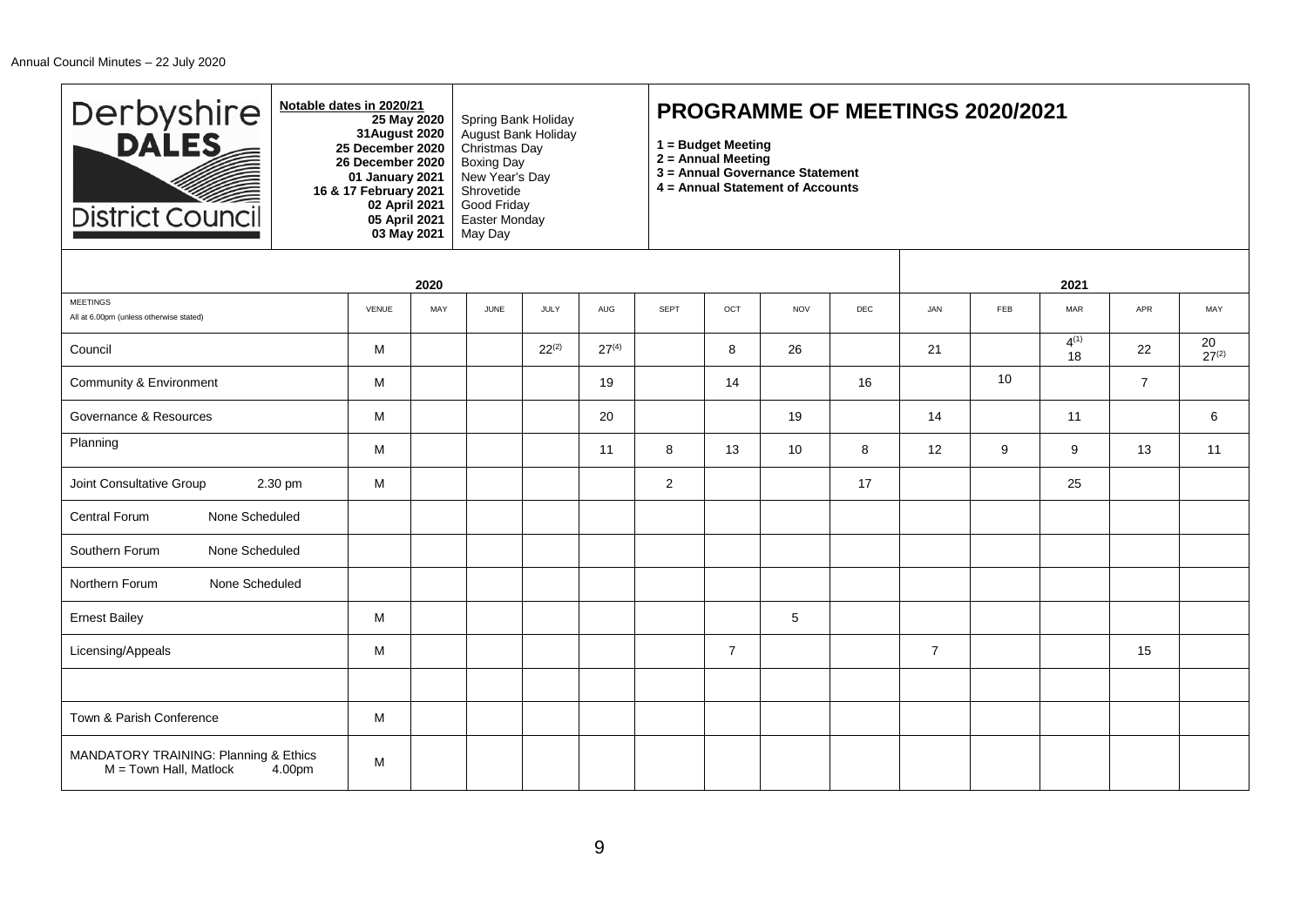#### **COMMITTEE MEMBERSHIP: 2020/21**

| 2020/21<br>Conservative | 2020/21<br>Liberal | 2020/21<br>Labour  | $2020/\overline{21}$<br>Green/ |
|-------------------------|--------------------|--------------------|--------------------------------|
| 9                       | Democrats<br>3     | 3                  | independent<br>2               |
| Sue Bull                | Martin             | Peter              | <b>Matthew</b>                 |
|                         | <b>Burfoot</b>     | O'Brien            | <b>Buckler</b>                 |
| <b>Chris Furness</b>    | David              | Joyce              | <b>Clare Gamble</b>            |
|                         | Hughes             | Pawley             |                                |
| Helen                   | <b>Steve Wain</b>  | Mike               |                                |
| Froggatt                |                    | Ratcliffe          |                                |
| Susan                   |                    |                    |                                |
| Hobson                  |                    |                    |                                |
| <b>Tony Morley</b>      |                    |                    |                                |
| <b>Garry Purdy</b>      |                    |                    |                                |
| Andrew                  |                    |                    |                                |
| Statham                 |                    |                    |                                |
| Alasdair                |                    |                    |                                |
| Sutton                  |                    |                    |                                |
| Mark                    |                    |                    |                                |
| Wakeman                 |                    |                    |                                |
| <b>Substitutes</b>      | <b>Substitutes</b> | <b>Substitutes</b> | <b>Substitutes</b>             |
| Jason Atkin             | <b>Robert</b>      | Claire Raw         | <b>Neil Buttle</b>             |
|                         | Archer             |                    |                                |
| <b>Richard Bright</b>   | <b>Sue Burfoot</b> | <b>Peter Slack</b> |                                |
| <b>Tom Donnelly</b>     |                    |                    |                                |
| <b>Richard</b>          |                    |                    |                                |
| FitzHerbert             |                    |                    |                                |
| <b>Alyson Hill</b>      |                    |                    |                                |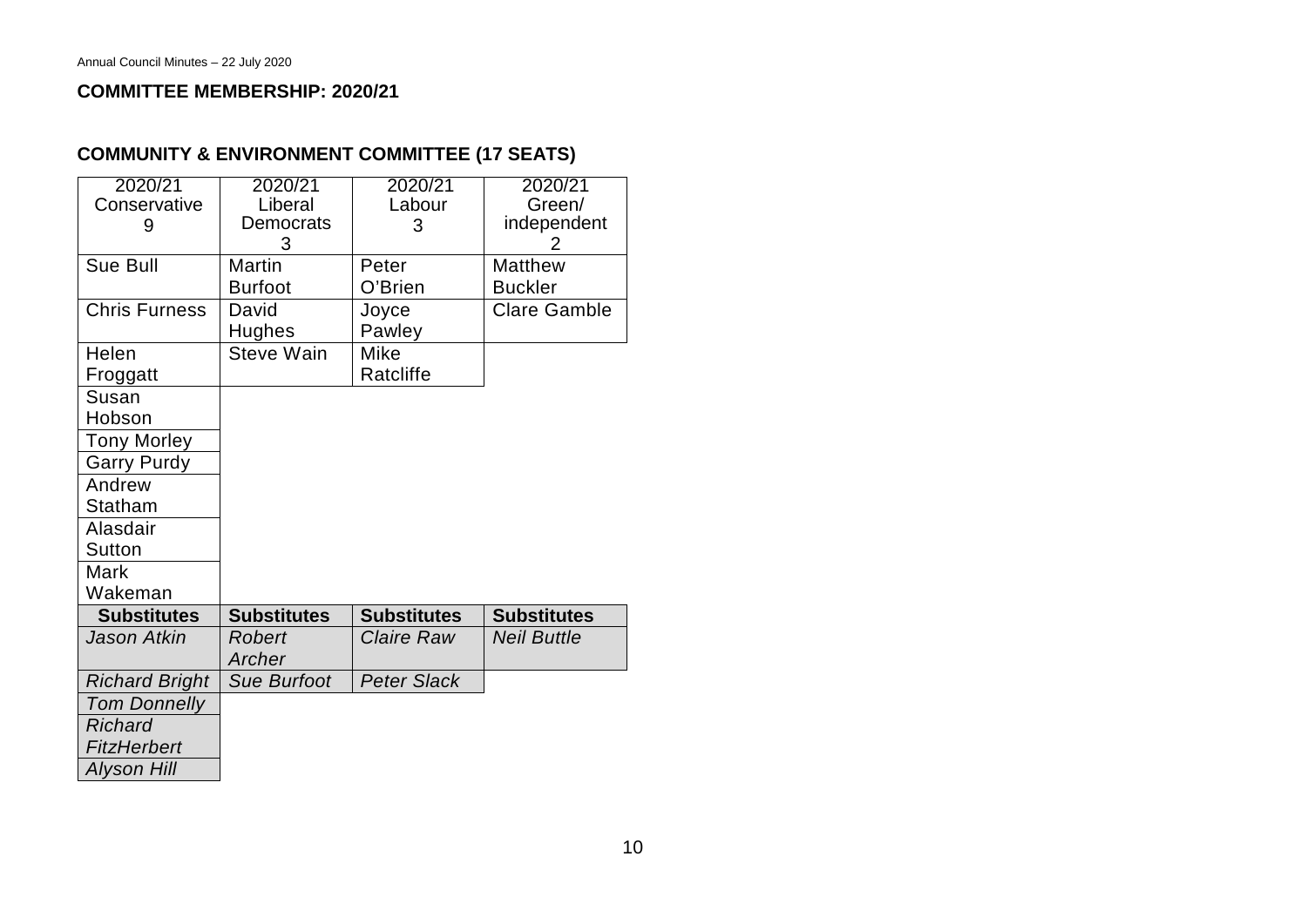## **GOVERNANCE AND RESOURCES COMMITTEE (17 SEATS)**

| 2020/21                | 2020/21              | 2020/21            | 2020/21            | 2020/21               |
|------------------------|----------------------|--------------------|--------------------|-----------------------|
| Conservative           | Liberal              | Labour             | Green              | Independent           |
| 8                      | Democrats            | 3                  | /independent       |                       |
|                        | 3                    |                    |                    |                       |
| Sue Bull               | Robert               | Mike               | <b>Neil Buttle</b> | <b>Graham Elliott</b> |
|                        | Archer               | Ratcliffe          |                    |                       |
| David                  | <b>Paul Cruise</b>   | <b>Claire Raw</b>  | Jacqueline         |                       |
| Chapman                |                      |                    | Allison            |                       |
| <b>Tom Donnelly</b>    | <b>Steve Flitter</b> | <b>Peter Slack</b> |                    |                       |
| Alyson Hill            |                      |                    |                    |                       |
| Susan Hobson           |                      |                    |                    |                       |
| Michelle Morley        |                      |                    |                    |                       |
| <b>Garry Purdy</b>     |                      |                    |                    |                       |
| <b>Alasdair Sutton</b> |                      |                    |                    |                       |
| <b>Substitutes</b>     | <b>Substitutes</b>   | <b>Substitutes</b> | <b>Substitutes</b> |                       |
| <b>Jason Atkin</b>     | David                | Peter              | <b>Matthew</b>     |                       |
|                        | Hughes               | O'Brien            | <b>Buckler</b>     |                       |
| <b>Richard Bright</b>  | <b>Steve Wain</b>    | Joyce              |                    |                       |
|                        |                      | Pawley             |                    |                       |
| <b>Richard</b>         |                      |                    |                    |                       |
| <b>FitzHerbert</b>     |                      |                    |                    |                       |
| <b>Helen Froggatt</b>  |                      |                    |                    |                       |
| <b>Chris Furness</b>   |                      |                    |                    |                       |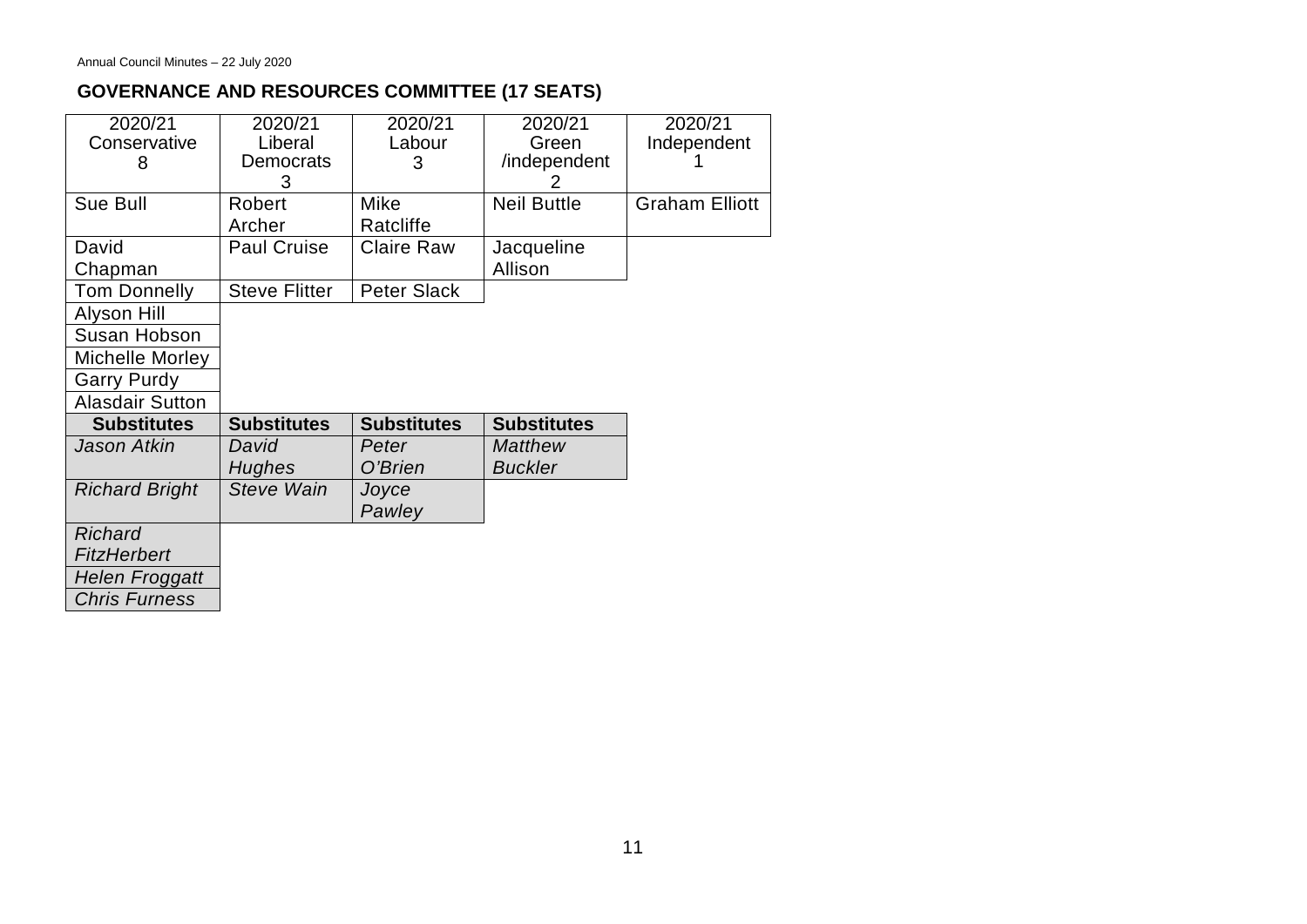# **PLANNING COMMITTEE (13 SEATS)**

| 2020/21<br>Conservative | 2020/21<br>Liberal | 2020/21<br>Labour  | 2020/21<br>Green/  | 2020/21<br>Independent   |
|-------------------------|--------------------|--------------------|--------------------|--------------------------|
|                         | Democrats<br>2     | 2                  | Independent        |                          |
| Jason Atkin             | Robert<br>Archer   | Joyce Pawley       | <b>Neil Buttle</b> | Graham<br><b>Elliott</b> |
| <b>Richard Bright</b>   | Sue Burfoot        | <b>Peter Slack</b> |                    |                          |
| Sue Bull                |                    |                    |                    |                          |
| <b>Tom Donnelly</b>     |                    |                    |                    |                          |
| Richard                 |                    |                    |                    |                          |
| <b>FitzHerbert</b>      |                    |                    |                    |                          |
| <b>Stuart Lees</b>      |                    |                    |                    |                          |
| <b>Garry Purdy</b>      |                    |                    |                    |                          |
| <b>Substitutes</b>      | <b>Substitutes</b> | <b>Substitutes</b> | <b>Substitutes</b> | <b>Substitute</b>        |
| Helen                   | Steve Flitter      | Mike Ratcliffe     | Jacqueline         | Colin                    |
| Froggatt                |                    |                    | <b>Allison</b>     | <b>Swindell</b>          |
| <b>Chris Furness</b>    |                    |                    |                    |                          |
| <b>Tony Morley</b>      |                    |                    |                    |                          |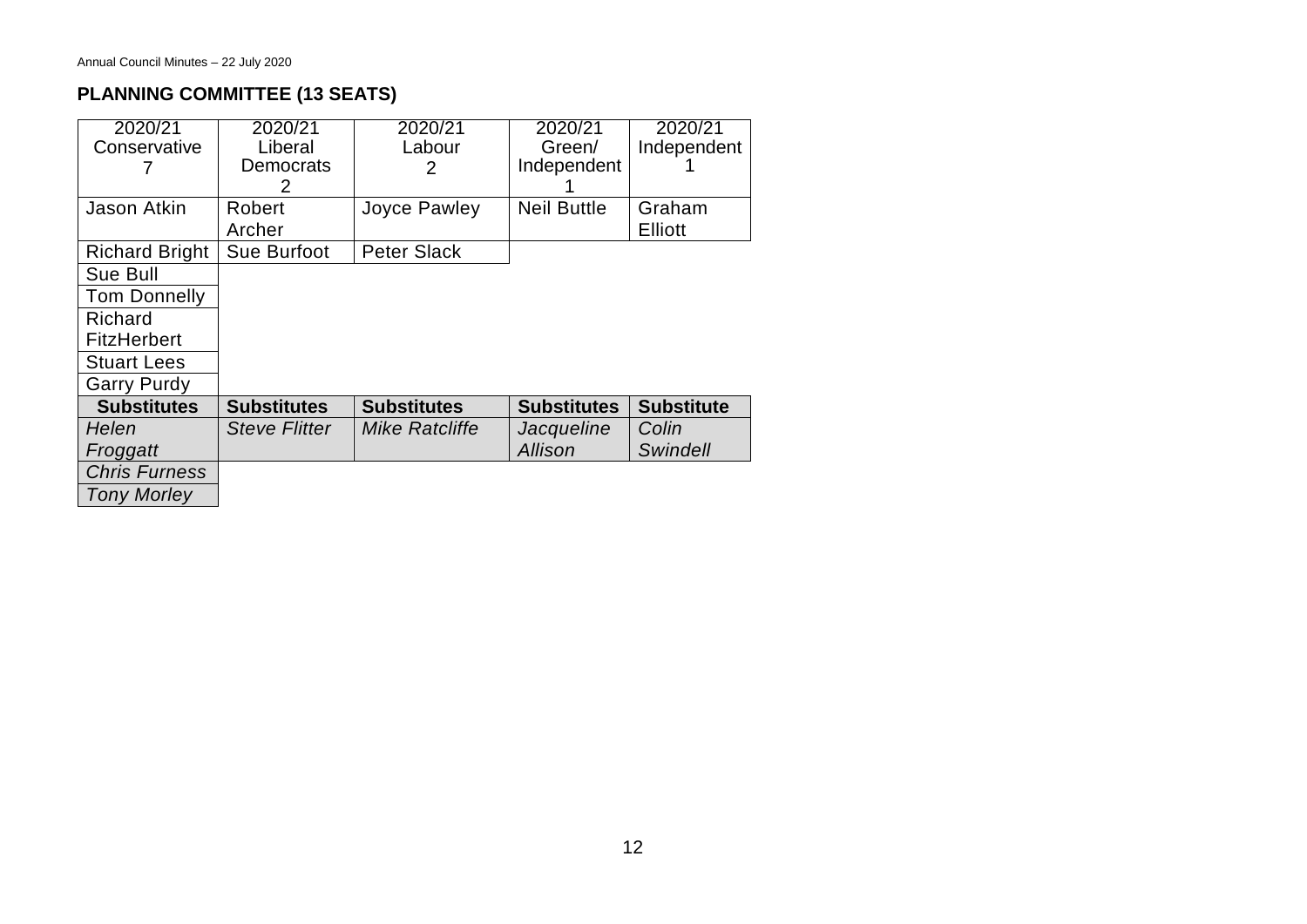### **LICENSING AND APPEALS COMMITTEE (12 SEATS)**

| 2020/21<br>Conservative | 2020/21<br>Liberal    | 2020/21<br>Labour | 2020/21<br>Green      | 2020/21<br>Independent |
|-------------------------|-----------------------|-------------------|-----------------------|------------------------|
| 6                       | <b>Democrats</b><br>2 | 2                 |                       |                        |
| <b>Tom Donnelly</b>     | <b>Paul Cruise</b>    | Joyce Pawley      | Jacqueline<br>Allison | Graham<br>Elliott      |
| Alyson Hill             | <b>Steve Wain</b>     | <b>Claire Raw</b> |                       |                        |
| <b>Stuart Lees</b>      |                       |                   |                       |                        |
| <b>Michelle</b>         |                       |                   |                       |                        |
| Morley                  |                       |                   |                       |                        |
| Andrew                  |                       |                   |                       |                        |
| Statham                 |                       |                   |                       |                        |
| Mark                    |                       |                   |                       |                        |
| Wakeman                 |                       |                   |                       |                        |

## **LOCAL PLAN WORKING GROUP (10 SEATS)**

| 2020/21              | 2020/21            | 2020/21            | 2020/21            | 2020/21            |
|----------------------|--------------------|--------------------|--------------------|--------------------|
| Conservative         | Liberal            | Labour             | Green/             | Independent        |
| 5                    | <b>Democrats</b>   |                    | Independent        |                    |
|                      | 2                  |                    |                    |                    |
| Jason Atkin          | Martin             | Mike Ratcliffe     | <b>Matthew</b>     | Colin              |
|                      | <b>Burfoot</b>     |                    | <b>Buckler</b>     | Swindell           |
| Richard              | David Hughes       |                    |                    |                    |
| <b>FitzHerbert</b>   |                    |                    |                    |                    |
| Susan                |                    |                    |                    |                    |
| Hobson               |                    |                    |                    |                    |
| <b>Tony Morley</b>   |                    |                    |                    |                    |
| <b>Garry Purdy</b>   |                    |                    |                    |                    |
| <b>Substitutes</b>   | <b>Substitutes</b> | <b>Substitutes</b> | <b>Substitutes</b> | <b>Substitutes</b> |
| Helen                | <b>Paul Cruise</b> | Joyce Pawley       | <b>Neil Buttle</b> | Graham             |
| Froggatt             |                    |                    |                    | <b>Elliott</b>     |
| <b>Chris Furness</b> |                    |                    |                    |                    |
| <b>Stuart Lees</b>   |                    |                    |                    |                    |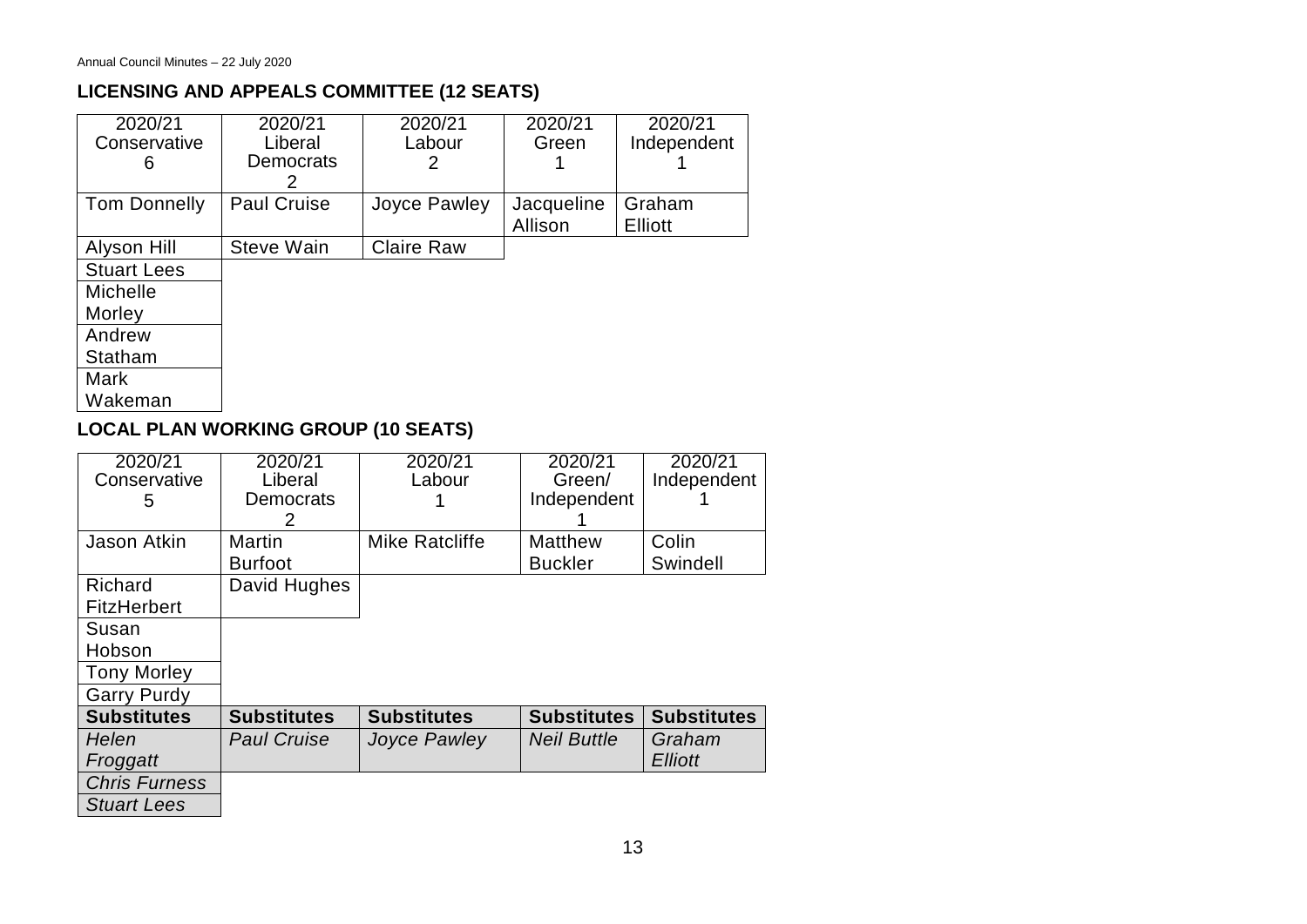## **JOINT CONSULTATIVE GROUP (6 SEATS)**

| 2020/21<br>Conservative | 2020/21<br>Liberal    | 2020/21<br>Labour  | 2020/21<br>Green/      |
|-------------------------|-----------------------|--------------------|------------------------|
| 3                       | Democrats             |                    | Independent            |
| <b>Tom Donnelly</b>     | <b>Steve Flitter</b>  | <b>Peter Slack</b> | <b>Clare Gamble</b>    |
| Helen                   |                       |                    |                        |
| Froggatt                |                       |                    |                        |
| Susan                   |                       |                    |                        |
| Hobson                  |                       |                    |                        |
| <b>Substitutes</b>      | <b>Substitutes</b>    | <b>Substitutes</b> | <b>Substitutes</b>     |
| <b>Stuart Lees</b>      | <b>Martin Burfoot</b> | <b>Claire Raw</b>  | <b>Matthew Buckler</b> |
| <b>Tony Morley</b>      |                       |                    |                        |

### **JOINT ICT SERVICE COMMITTEE (3 SEATS)**

| 2020/21<br>Conservative<br>2 | 2020/21<br>Liberal<br>Democrats |
|------------------------------|---------------------------------|
| Chris<br><b>Furness</b>      | David Hughes                    |
| <b>Garry Purdy</b>           |                                 |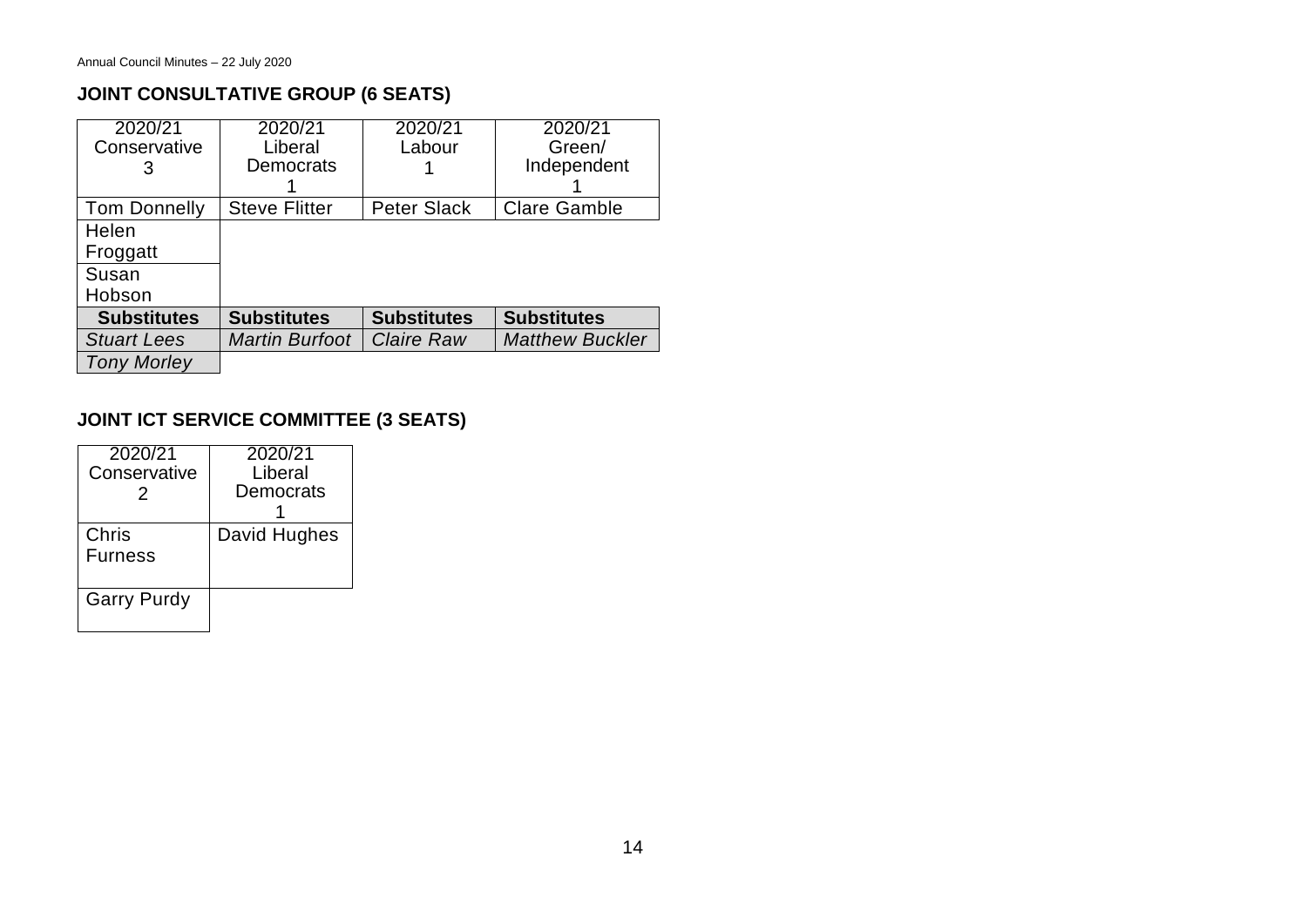# **ERNEST BAILEY CHARITY COMMITTEE (Area based) (13 SEATS)**

| 2020/21                | Based on relevant wards |
|------------------------|-------------------------|
| Jason Atkin            |                         |
| <b>Matthew Buckler</b> |                         |
| <b>Martin Burfoot</b>  |                         |
| Sue Burfoot            |                         |
| <b>Paul Cruise</b>     |                         |
| <b>Steve Flitter</b>   |                         |
| David Hughes           |                         |
| Joyce Pawley           |                         |
| <b>Gary Purdy</b>      |                         |
| Mark Salt (C)          |                         |
| <b>Andrew Statham</b>  |                         |
| <b>Colin Swindell</b>  |                         |
| Steve Wain             |                         |